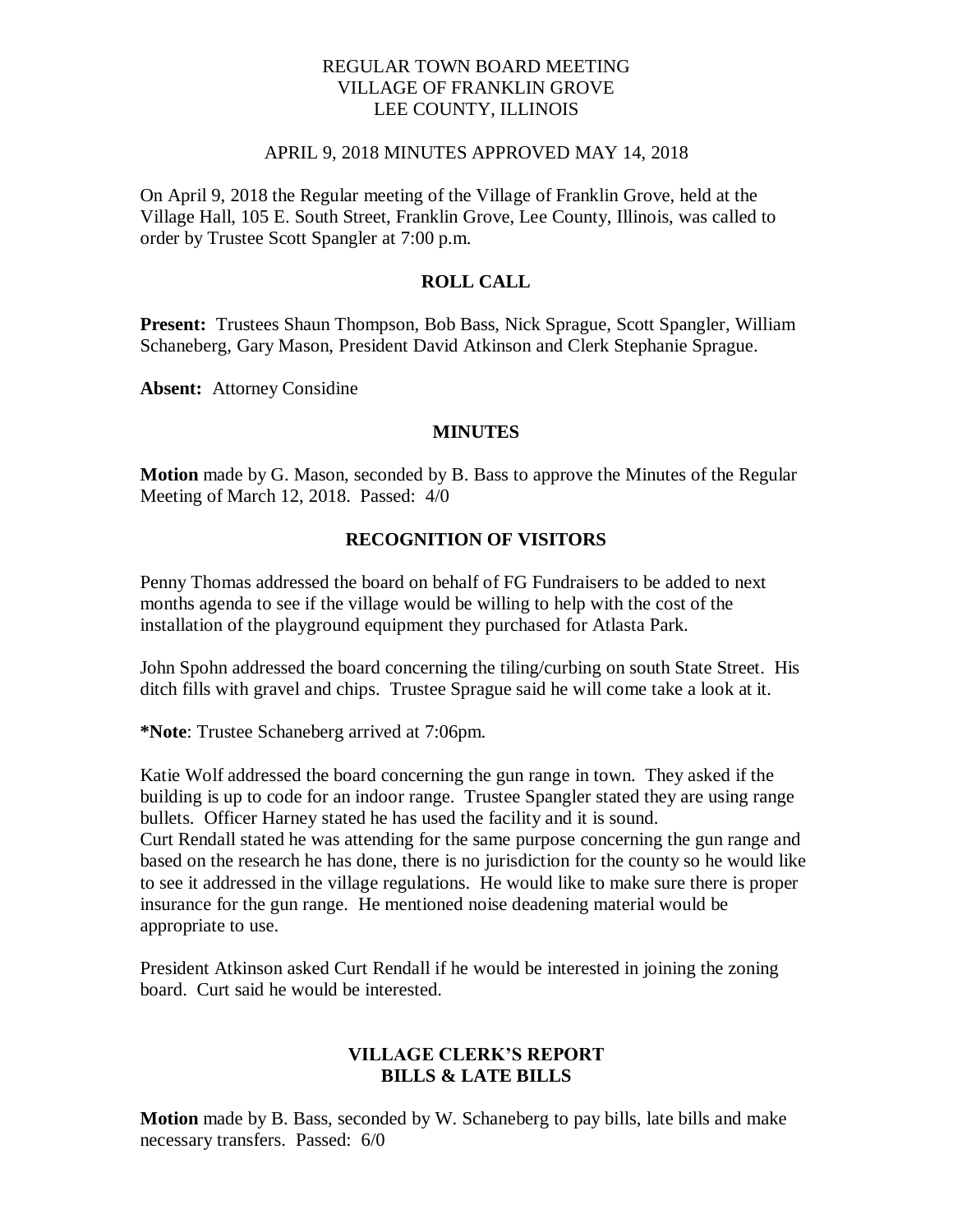**Motion** made by S. Thompson, seconded by S. Spangler to approve the meeting schedule for 2018-2019 (see below). Passed 6/0

#### **REGULAR MEETING SCHEDULED FOR THE VILLAGE OF FRANKLIN GROVE FISCAL YEAR 05/01/18 – 04/30/19**

MAY 14, 2018 JUNE 11, 2018 JULY 9, 2018 AUGUST 13, 2018 SEPTEMBER 10, 2018 OCTOBER 8, 2018 NOVEMBER 12, 2018 DECEMBER 10, 2018 JANUARY 14, 2019 FEBRUARY 11, 2019 MARCH 11, 2019 APRIL 8, 2019

Clerk Sprague reminded everyone to file their Statement of Economic Interest if they haven't done so already.

Clerk Sprague informed the board she received a call from the Lee County All Hazards Mitigation Plan committee seeking an individual to represent Franklin Grove if anyone knows of anyone that would be interested in attending the 4 meetings they will hold.

### **POLICE REPORT**

Miles on the police car  $-477$ Complaints/Calls for Service – 9 Traffic Stops  $-5$ Traffic Arrest - 4 Traffic Warnings – 5 Ordinance Warnings – 4 Accidents – 1 Assist other Agency – 1

Officer Harney informed the board if he were to hold off for a bit on ordering the light bar for his squad car, Lee County will be replacing some of theirs that we could probably get one from them fairly cheap. Trustee Thompson stated he would prefer Officer Harney order a new one rather than buying a used one from Lee County.

### **LEGAL ISSUES (Attorney Considine)**

None

#### **GENERAL ISSUES**

Trustee Sprague asked if the contract for the falling down house on State Street has been signed. President Atkinson stated he needed to get the updated contract listing the business rather than the personal name.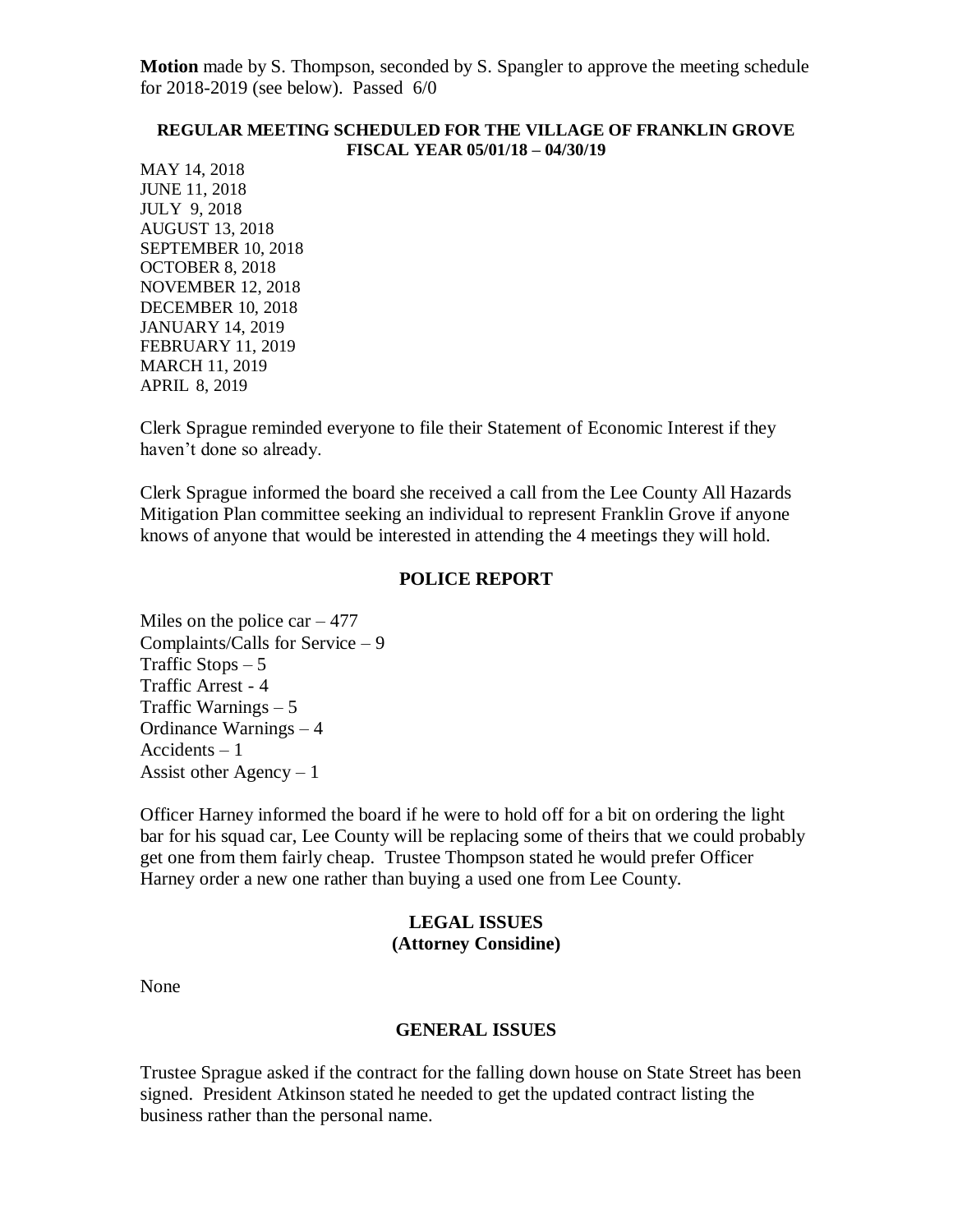President Atkinson stated the Streets & Alleys and Water & Sewer committees need to meet on a regular basis.

# C**OMMITTEE REPORTS**

# **STREETS & ALLEYS**

(N. Sprague Chairman)

Trustee Thompson asked about the repairs that need to be made on Spring St. Trustee Sprague said it will be repaired when the hot plant opens up.

## **WATER & SEWER**

(W. Schaneberg Chairman)

President Atkinson asked Willy to see if John Stenzel could train Larry June on doing some of the samples. Trustee Schaneberg stated some of our testing equipment will need to be updated.

Trustee Sprague said he asked for his water to be tested because he is having problems with black rings on his sink and toilet. He asked to see the results and was told we don't have the results. President Atkinson suggested he call John Stenzel.

### **COMMUNITY DEVELOPMENT**

(G. Mason Chairman)

Trustee Mason advised he had nothing to report and informed the board of his resignation as he is moving out of town.

### **PROPERTIES**

(B. Bass Chairman)

None

# **FINANCE AND INSURANCE COMMITTEE**

(S. Thompson Chairman)

Trustee Thompson informed the board the dumpsters are lined up for the Spring Clean-up April 21. President Atkinson said the FFA are lined up. President Atkinson advised everyone to get their budgets turned into Shaun to review in the next couple weeks.

### **TOURISM**

(S. Spangler Chairman)

Trustee Spangler informed the board the car show is doing good with early entries, they have some good door prizes, there is a new category for golf carts and have vendors with golf cars on display, still need judges. President Atkinson will wash the street. Trustee Spangler stated they will be shutting the street down early as some people showed up early last year.